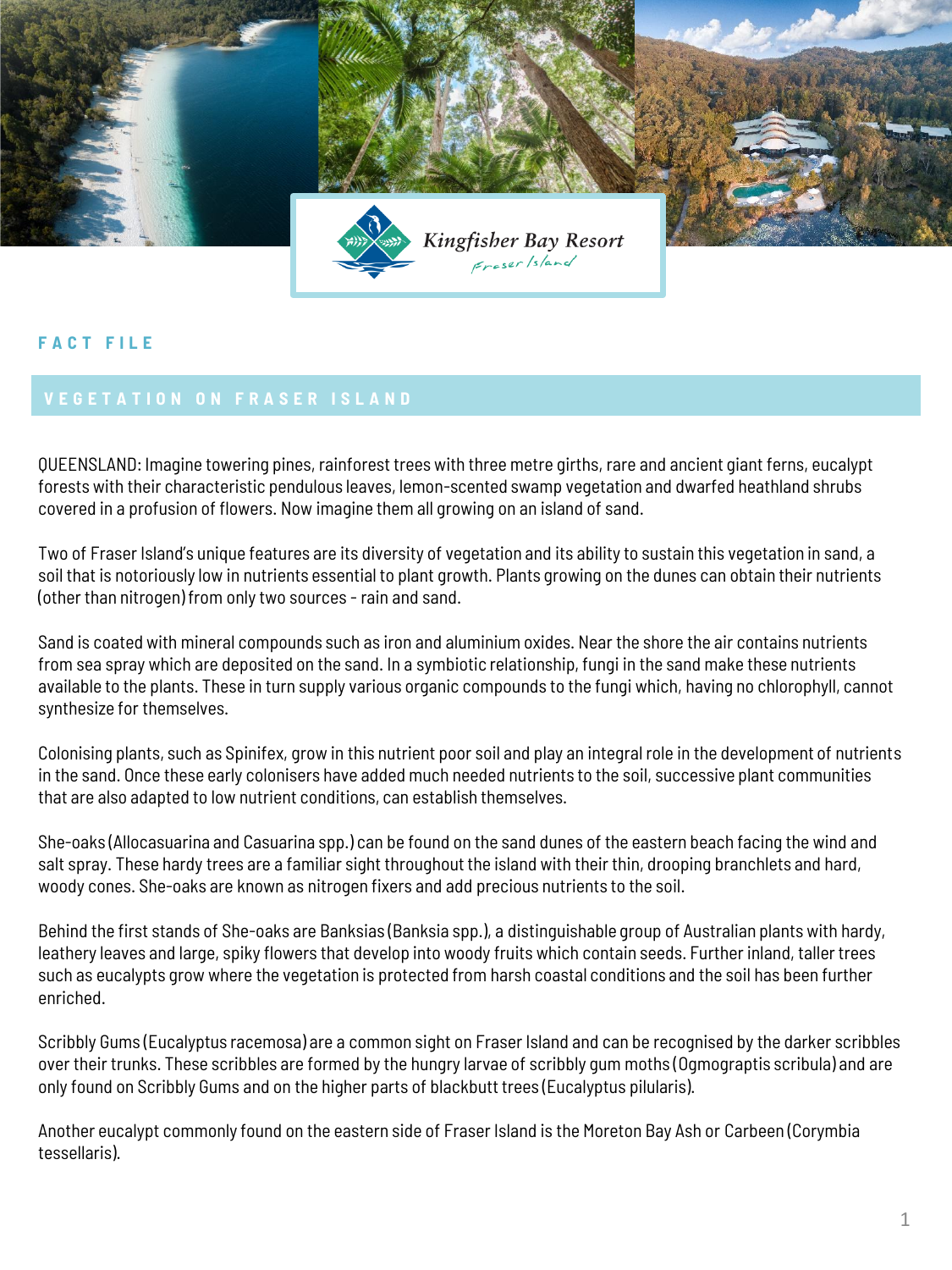

One of the most prevalent under storey plants, common on both the eastern and western sides of the island, is the bright Green Foxtail Fern (Caustis blakei) which is actually sedge and, in many instances, replaces the grasses.

Other common under storey plants are the Burrawang or Zamia Palm (Macrozamia douglasii), a close relative of prehistoric cycads and Australia's famous grass trees (Xanthorrhoea spp.). The grass trees have spear-like stems that can be over a metre in length and are covered in hundreds of tiny flowers, which are replaced by woody capsules containing the seeds.

Majestic rainforests can be found in the gullies of the central high dunes which are protected from winds and have a plentiful supply of freshwater and greater amounts of nutrients. These are centuries old and home to the living Fossil Fern (Angiopteris evecta), numerous Piccabeen Palms (Archontophoenix cunninghamiana) and Carrol (Backhousia myrtifolia).

Competition for light is intense in rainforest areas resulting in tall, straight stemmed trees that have few branches until they reach the upper canopy where their branches spread and help to form the dense canopy that shades the lower levels. This canopy prevents the dense under storey growth that may be seen in other plant communities.

The dominant trees in these rainforest areas are the Fraser Island satinay (Syncarpia hillii) and Brush Box (Lophostemon confertus). Often emerging above this 50 metre canopy are Hoop Pines (Araucaria cunninghamii) and Kauri Pines (Agathis robusta) as well as Creepers, massive Bird's Nest Ferns, Elkhorns and, occasionally, Native Orchids.

The western side of Fraser Island features the older sand dune systems and appears to have a greater wealth of flowering plants. Here you can see Wide Bay Boronia (Boronia rivularis) which has a seasonal abundance of waxy purple flowers, is common in the wetter areas and is thought to be found only in the Great Sandy region.

The mauve-flowered Forest Boronia (Boronia rosmarinifolia) is more common in open forest areas. It is not the flowers of these boronias that are scented but the leaves. Also with highly scented leaves and found in abundance are the lemonscented tea trees (Leptospermum spp.). These shrubs have a waxy, white flower that develops into a woody seed case.

From August to September Wedding Bush (Ricinocarpus pinifolius) can be seen covered in a profusion of small, fivepetalled, white flowers.

There are a number of Pea-flowers (Fabaceae family), most of which are yellow in colour, plus a number of small leaved heaths (Epacridaceae family) that flower at various times throughout the year, giving visitors a display of wildflowers virtually all year round.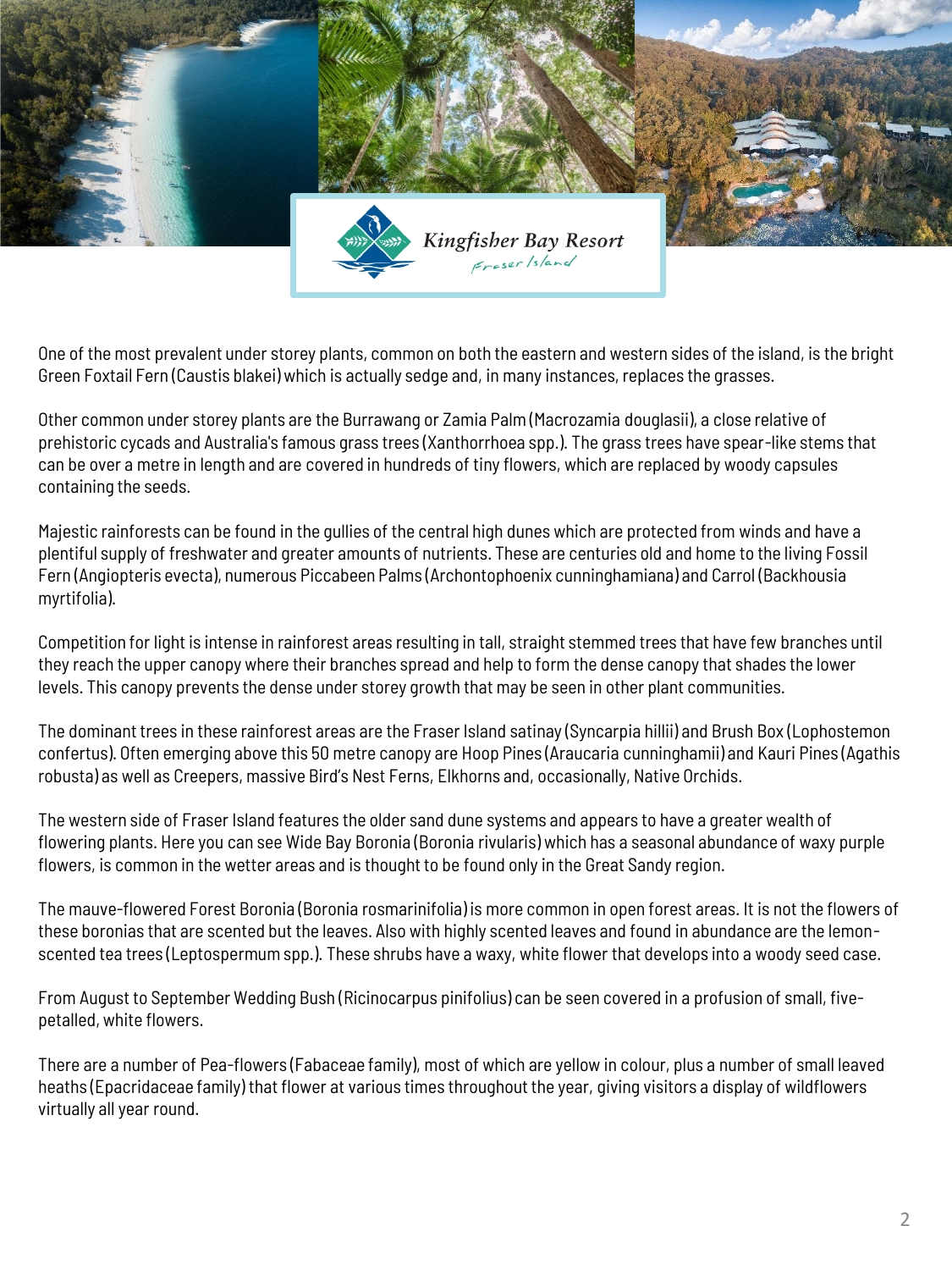

Vegetation on the western side of the island includes three types of Banksia (Banksia aemula, B. robur and B.integrifolia), Grass Trees, She-oaks, Satinay, Brush Box, Pink Bloodwood (Corymbia intermedia), Cypress Pines (Callitris columellaris) and a number of sedges and rushes (Restionaceae and Cyperacea families).

Along the west coast in sheltered inlets and bays are a number of mangrove communities. Mangrove trees are readily identifiable by their above-ground roots (pneumatophores) which help to provide oxygen to the tree. It is thought that about twelve varieties exist in the area, the most common being the river, grey and yellow mangroves.

Different mangrove species often have different root types. For example, the grey mangrove (Avicennia marina) has short, straight pneumatophores that rise above the ground, whereas the stilted or red mangrove (Rhizophora stylosa) has branching pneumatophores that can form a thick, above-ground network.

Even though these mangroves and their associated communities are often dismissed as being unattractive, they are vital to hundreds of animals including fish, crabs, birds and bats. The flora of Fraser Island is richly diverse, representing at least six major plant communities and hundreds of species.

The diversity of plants includes three species listed as endangered, four as vulnerable and nine as rare. The island has evolved over thousands of years from the spiky coastal flora through to plant life of the lush rainforest species. It is a source of constant curiosity and pleasure to botanists, bushwalkers and anyone who enjoys the natural environment.

## **A Snapshot Of Typical vegetation On Fraser Includes:**

**Awinya Creek** - boasts some remarkable vegetation changes in a very small area. Beach Spinifex (Spinifex sericeus) thrives on the foredunes. Casuarinas behind these dunes play an important part in making nitrogen available for other coastal plants. Many mangrove species are also prominent.

**Wathumba Creek Mangroves** – this area is one of Fraser's most impressive estuarine environments with a third of all Australian mangrove species found here, including the Grey (Avicennia marina), Yellow (Ceriops tegal) and Red (Rhizophora stylosa).

**Yeerall Creek Melaleuca Forest** - due to semi-permanent waterlogging, usually supports only Sedges, Ferns (Blechnum sp.), Celerywood (Polyscias elegans) and Acronychia species, Lemon-scented Tea Tree and, of course, the unique Paperbark (Melaleuca quinquenervia).

**Swamp near Moon Point** – this region supports a variety of forest types. Typically, Forest Red Gum (Eucalyptus tereticornis), Swamp Box (Lophostemon suaveolens), Red Bloodwood (Corymbia gummifera) and Paperbark (Melaleuca quinquenervia) trees dot these desert-like heathland areas.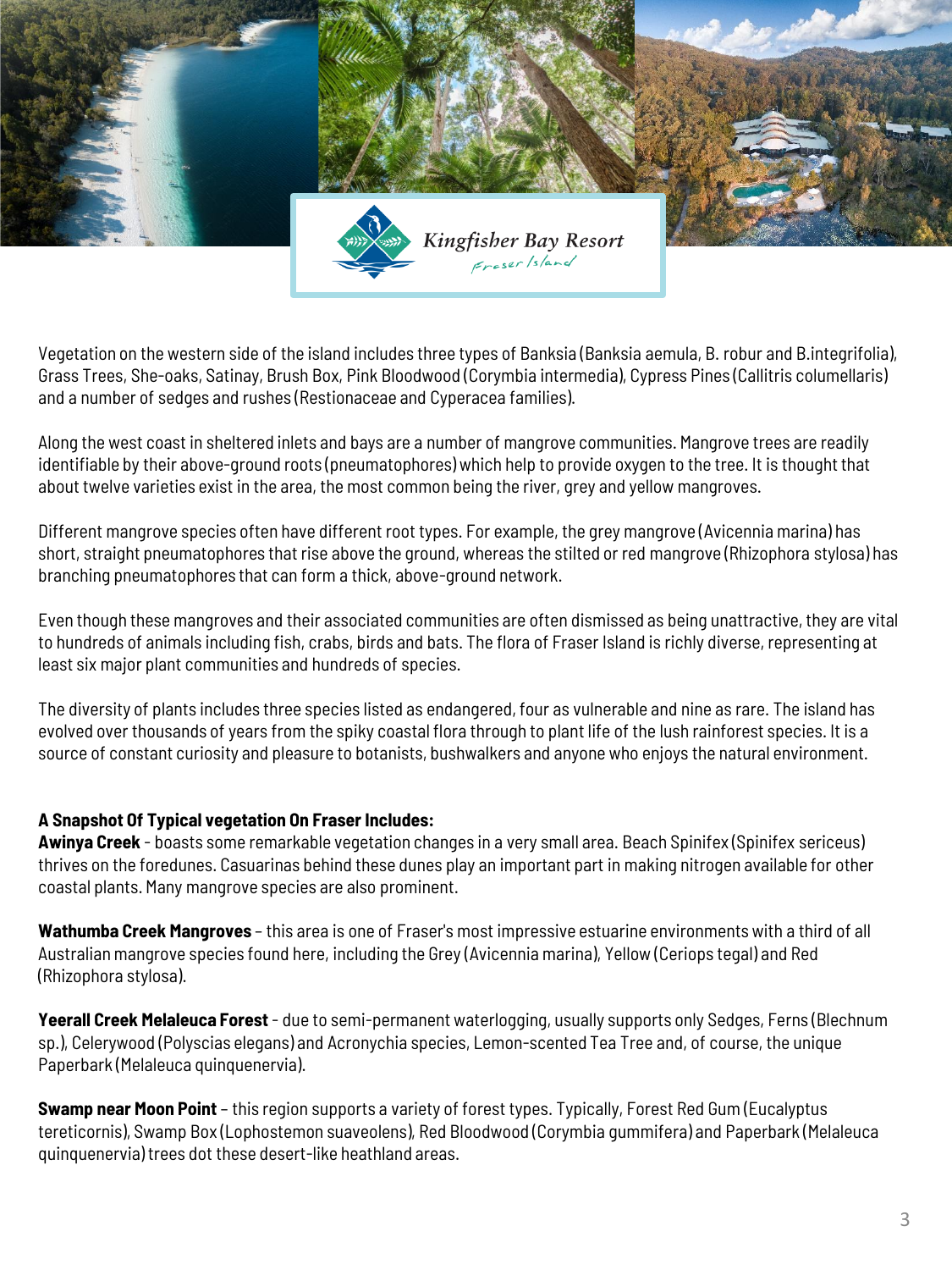

**Banksia and Low Forest (Wathumba track)** - the banksia and low forest areas offer mostly Wallum Banksia (Banksia aemula) and Baeckea Stenophylla. Underneath these shrubs is an array of sedges and emerging shrubs that will forever try to change this heathland into a taller, more prominent shrub land or low forest.

**Waddy Point** - The forest behind the Waddy Point headland contains fine examples of beautifully-detailed Scribbly Gum (Eucalyptus racemosa) and Red Bloodwood (Corymbia gummifera). Evidence of fire activity is provided by blackened trunks and by the prominence of the under storey Bracken Fern (Pteridium esculentum).

**Allom Lake** - is one of Fraser's hidden treasures, inhabited by turtles and frequented by frogs. This perched or dune lake is surrounded by remnant Hoop Pine (Araucaria cunninghamii) forest. Allom is encircled by strips of Paperbarks, Sedges, Sundews and Bladderworts.

**Pile Valley** - displays some of the most accessible and magnificent Satinay (Syncarpia hillii) and Brush Box (Lophostemon confertus) forest on the island. These are the dominant species along with Piccabeen Palms, Cherry Satinash and Blush Satinash. They reach heights of over 40 metres.

**Yidney Scrub** - is a wonderful example of the rainforest found on the island. Dominant trees, such as Crab Apple (Schizomeria ovata); Blue Quandong (Elaeocarpus grandis); Blush Coondoo (Planchonella queenslandica); and Pink Poplar (Euroschinus falcata), form the tallest of all forest canopies on the island, reaching peaks of up to 60m.

**Basin Lake** - nestled among a tall open forest of Satinay (Syncarpia hillii), Blackbutt (Eucalyptus pilularis), Smooth-barked Apple (Angophora leiocarpa) and Scribbly Gum (Eucalyptus racemosa), is home to an outgoing turtle population!

**First Dune** - Beach Spinifex (Spinifex sericeus), Goats-foot Convolvulus (Ipomea pescaprae subsp. brasiliensis), Pigface (Carpobrotus glaucescens) and Saltwater Couch (Paspalum vaginatum) are just some of the pioneer plant species found along Seventy-Five Mile Beach that stabilised the original sand mass and initiated the development of Fraser Island and the Great Sandy Region.

**Valley of the Giants** - This majestic but secluded valley displays some of the most ancient trees to be found anywhere on Fraser Island. The Satinay (Syncarpia hillii) and Brush Box (Lephostemon confertus) forest here contains trees more than 1200 years old and greater than four metres across the trunk. All growing in sand!

**Wanggoolba Creek** - Rainforest-clad Wanggoolba Creek is home to the magnificent giant King Fern (Angiopteris evecta). You'll see excellent examples of kauri pine (Agathis robusta), Brush Box (Lophostemon confertus), Fraser Island Satinay (Syncarpia hillii) and Piccabeen Palms (Archontophoenix cunninghamiana).